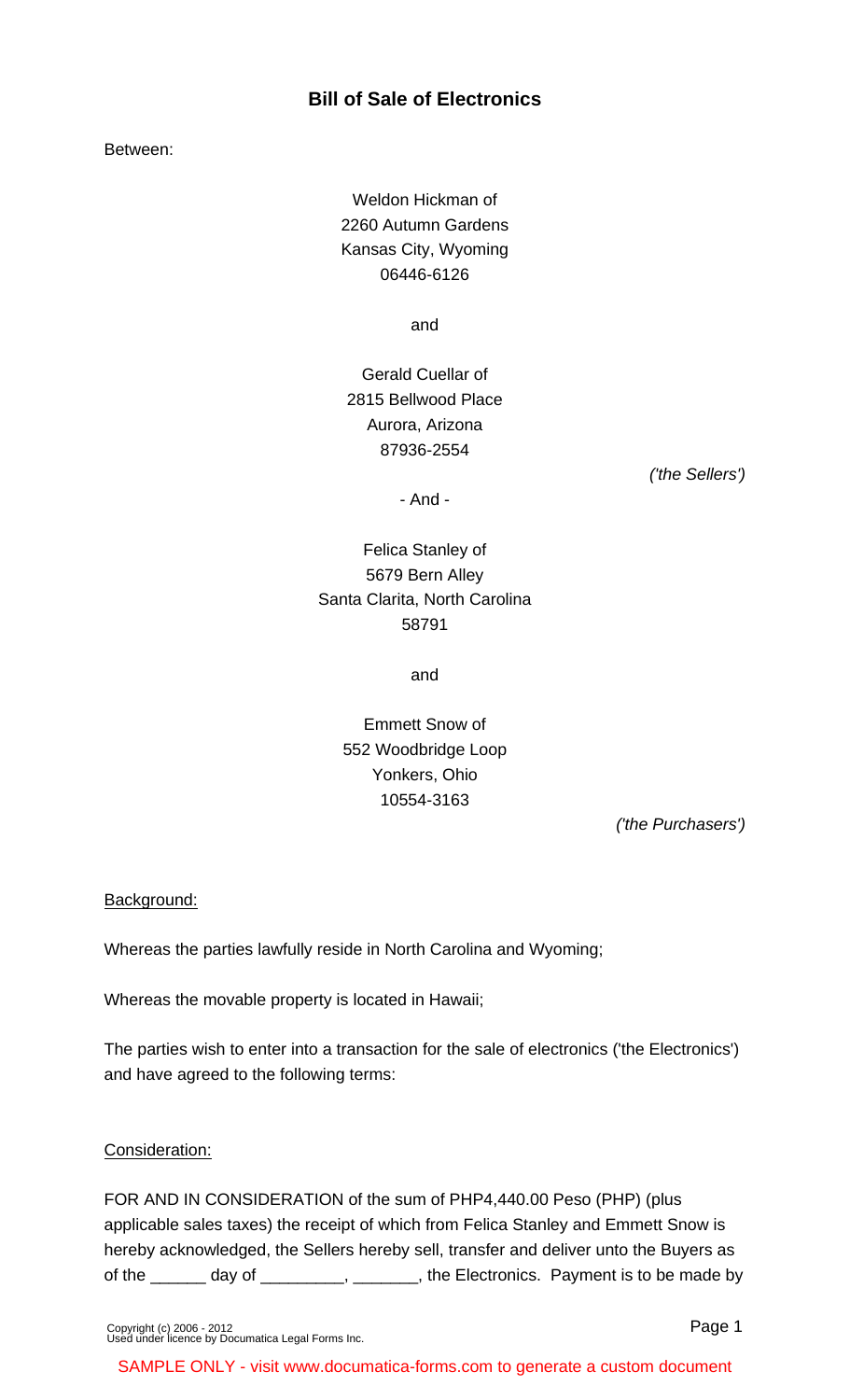Bank Draft.

#### Description of Electronics:

Manufacturer: Nissan

Model: TS364J

Style: L972VE

#### Warranties and Covenants:

The Sellers expressly disclaim any and all warranties, whether expressed or implied, including but not limited to, any implied warranties of merchantability and/or fitness for a particular purpose. Further, the Sellers disclaim any warranty as to the condition of the Electronics. Any and all manufacturer's warranties will remain valid, enforceable and in effect regardless of any statements to the contrary by the Sellers. The Sellers further disclaim any warranty as to the condition of the Electronics.

## Inspection:

The Sellers have provided the Purchasers with the opportunity to inspect the Electronics or to have it inspected by a third party of the Purchaser's choice. In executing this document, the Purchasers have accepted the Electronics in its present condition.

## Additional Clauses:

1.) Lorem ipsum iaculis leo venenatis, sapien eros laoreet inceptos, quis habitant bibendum.

2.) Lorem ipsum blandit molestie, aenean vel enim, placerat convallis.

3.) Lorem ipsum platea iaculis nostra quis lobortis, ornare aenean egestas tincidunt augue.

(This space intentionally left blank)